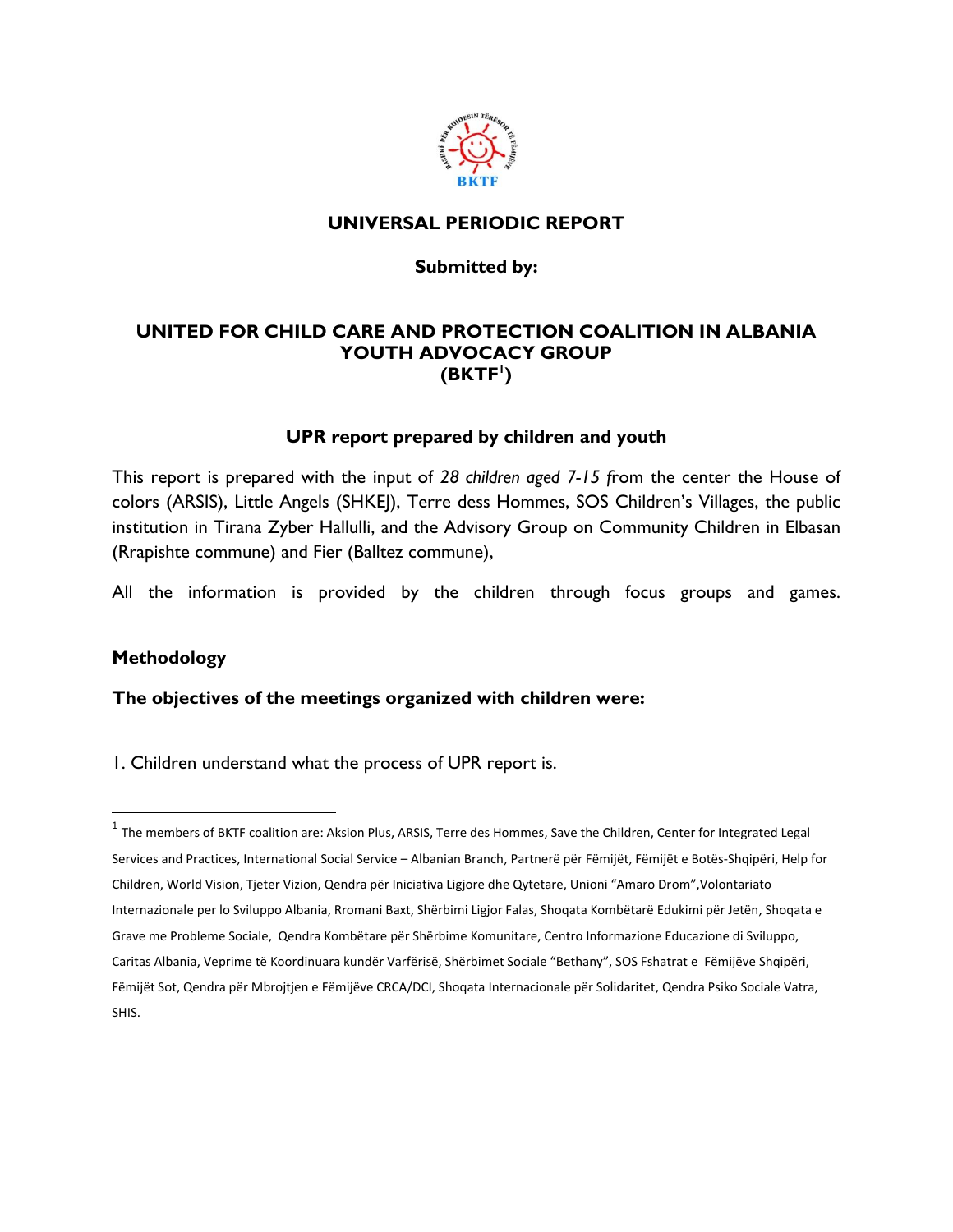2. Children learn more about their rights;

3. Children discuss the positive aspects, the difficulties they face and suggestions / recommendations that want to rise in this report regarding the implementation of children's rights in Albania, with a special focus children belonging to the Roma the Community The Methodology used during the meetings was games, activities, working group, and brainstorming.

## **General Overview**

### **Positive changes according to children perspective:**

- Establishment and participation in Children's Advisory Group on Community, within the community for raising the voice of other children has given children the opportunity to learn about many rights.
- Participation in the summer camp, as a good opportunity to meet, to play and have fun with other children.
- Participation in awareness raising activities where Roma rights are promoted.
- Many more children are informed on their rights. Children have learned some of their rights "I've learned that I need to get an identity to be enrolled in the school".
- Today I received free school books. Now the school has too many rules and psychologist.
- Children have more information about the Ombudsman and the services provided to children.
- The organization of recreational and awareness activities, and trainings for children run by children in schools, neighborhood and community.
- The donation of school bags and other school materials by different NGO-s for Roma children.
- The donation of books for Roma children.
- In schools is provided attention for health care services.

## **General findings/issues children are faced with nowadays:**

### **(Some of the situations are presented through the quotes of children)**

### 1. **Discrimination :**

I noticed that the teacher in the school discriminates us, leads us out when we make noise and she doesn't speak politely to us. This attitude makes me sad.

## 2. **Early Marriage :**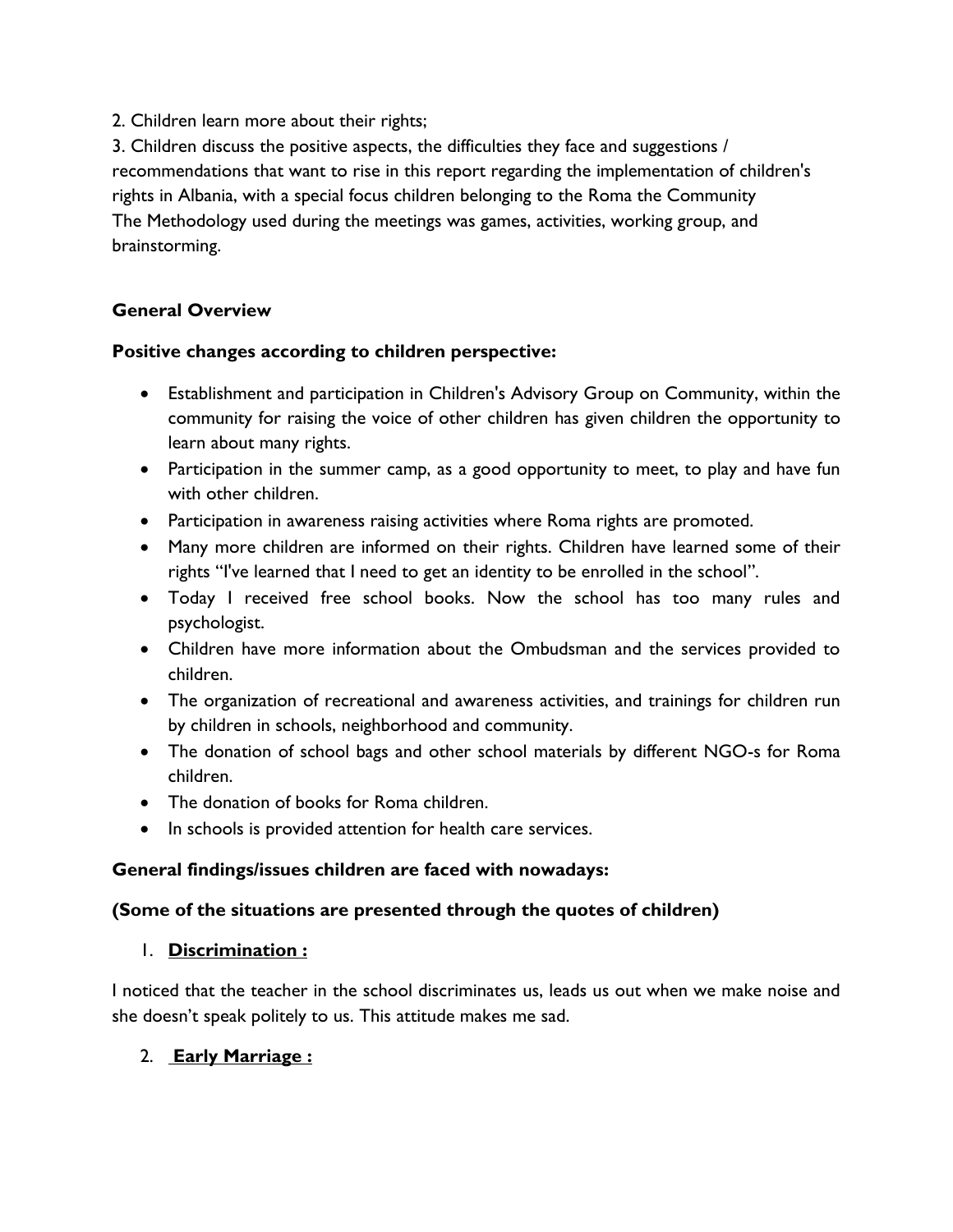Many girls here in Rrapishtë are married at early age. They are children and having children in their age is not possible, it prevents physical development and denies them the opportunity to attend the school.

# 3. **Economic Difficulties:**

There are many poor families. Unemployment of parents is in high rate and they don't have opportunity to take care for their children. Parents don't allow children to go to school because they don't have a shelter and cannot buy books. So, they prefer to keep kids at home, to beg in the street, to sell clothes and collect cans. There are many children who beg on the street. Many children do such hard labor e.g. collect flowers for sale etc.

## 4. **Emigration to other countries:**

Parents go to Greece and prevent children from attending the school and they force them to work. These children don't know the Albanian language, they are not registered in the civil register and they don't know their rights.

## 5. **Education**

Children are not comfortable in school, many children feel upset because they don't have good food, clothes to wear or to pay the doctor for the visit, when they are sick.

The school doesn't have a psychologist or a person to talk to. The teachers do not have time to listen us, when we want to talk about our problems.

Many Roma children drop out of school because they don't have clothes and they feel ashamed. Their parents keep them at home because of economic difficulties and problems. Children need to have notebooks, pens, bags, pocket money to buy something to eat in the break, etc. Roma children are discriminated at school; they feel ashamed by the white one.

### 6. **Safety in the community**

There is lake of drinking water, canalization, road signaling in the communes. There is no bus, cars for traveling in the city. There is lack of hygiene and infrastructure in the school. There is no garbage bins in the neighborhood or at school. There is lack of entertainment places.

Many Roma children and children who live in the street don't have any shelter.

## **General recommendations:**

 To implement the right of education, because many children do not attend school and are tough with bad manners. We call upon the state that the right to be educated is not only a right but also a rule.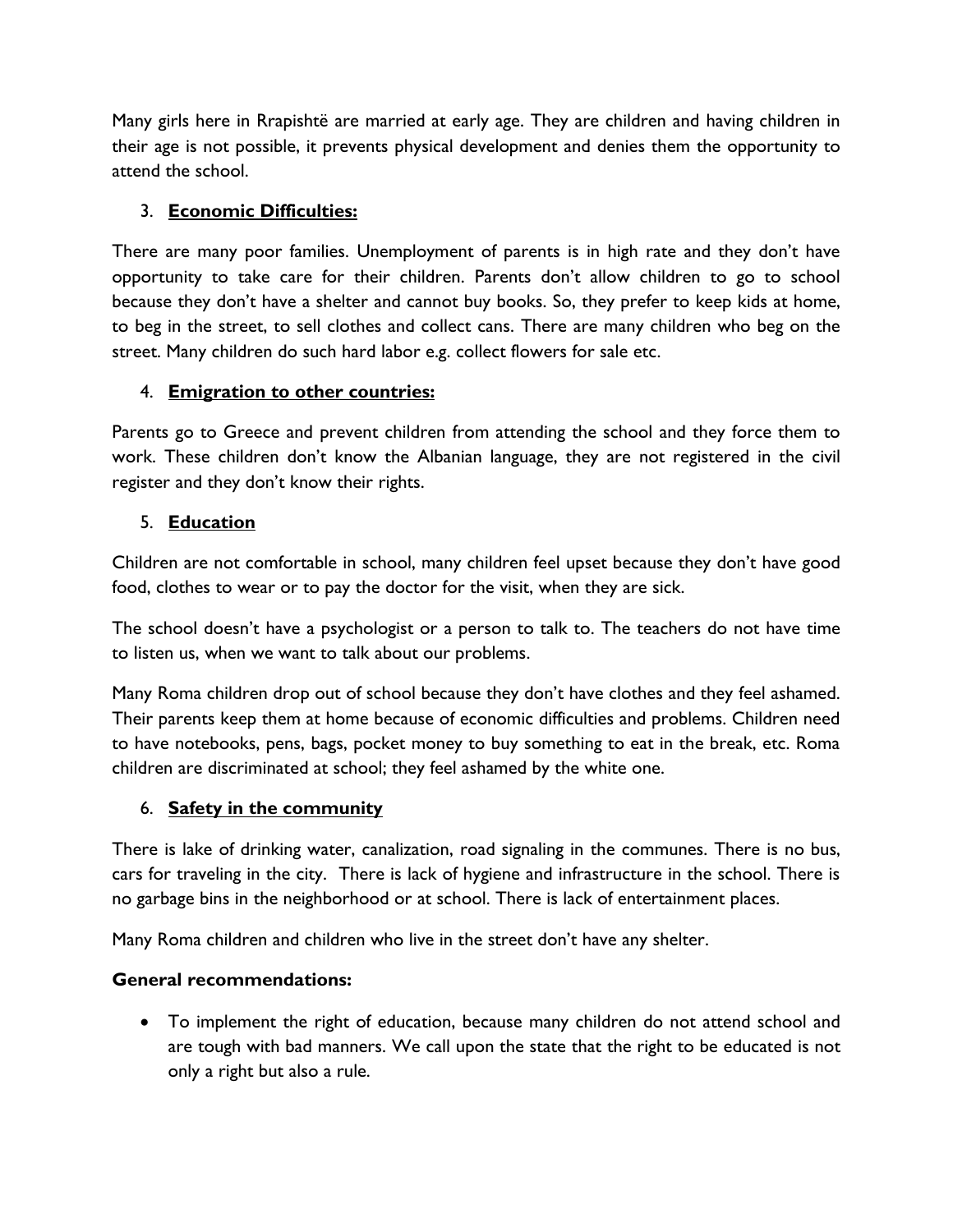- Mayor together with the president of the Roma association should help children to enroll into school and get marital status.
- The Director of the school should give free books and notebooks for each pupil in school
- The state should punish parents who marry their children at an early age (12-14 years old).
- Health Booklets for all the Roma children should be free. Doctors who take money should go to jail. Doctors should care for children every time, not only when they are at the hospital.
- Implementation of laws that respect the rights of the child
- The voice and needs of the people in need should be heard.
- Every neighborhood and house should have drinking water.
- We need to have playground and parks, to have fun
- All persons who abuse children should be punished.
- Free professional courses for English, hairdresser, electrician, and computer should be provided to children.
- All unregistered children should be registered in the Civic Registration office.
- There should be no children who beg in the streets.
- The state should provide scholarships for children in need and especially for Roma children.
- All the children should attend school.
- Children should not do hard work that is not appropriate for their age.
- Families should have accommodation where they can stay.
- The Roma children should not have to drop school.
- The state should help the families in need who should be provided
- There should be no children who collect cans.
- There should be established a structure for the protection of children.
- There should be increased the number of services for children.

During the discussions children paid special attention to the issues following:

## **1. Children in Care**

The children's voice in the various complaints about the violation of their rights or other aspects has been heard recently in the written and spoken media or in the institutions where they live as well as in international institutions such as the Human Rights Committee.

 $\triangleright$  There have been organized activities and trainings with children and youth in order to teach them their rights and therefore they can require their rights to be respected in cases of violation or neglect. Children also take part in processes and where decisions concerning them are taken.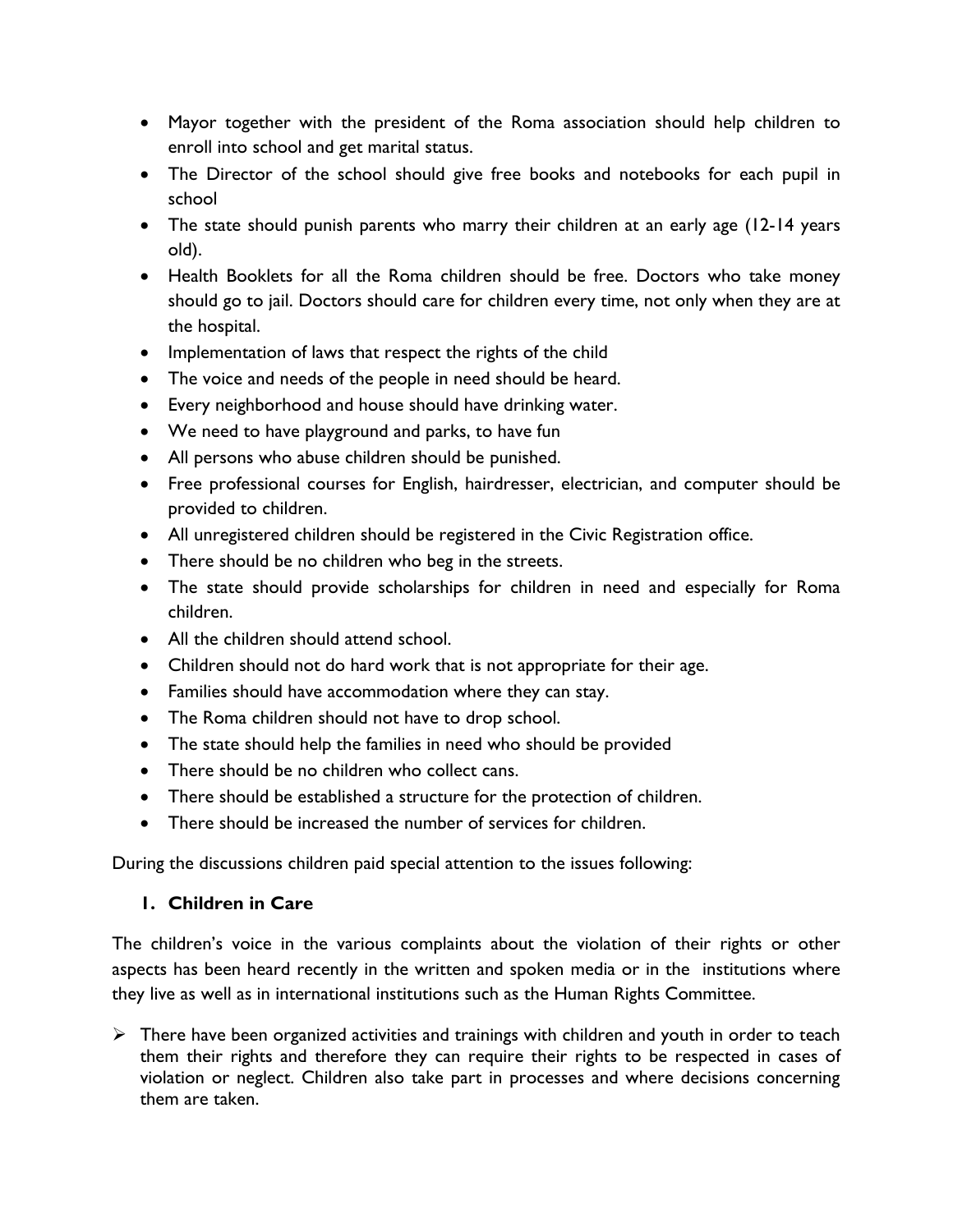- $\triangleright$  The trainings organized with the staffs that works with children have been effective because they have learned how to behave with children, and how to create facilities for them and to love and take care for children.
- $\triangleright$  Some of the public institutions buildings have been reconstructed in order to be more suitable for children who live there.
- $\triangleright$  A part of the public institution's staff have become aware on the respect of children's rights.
- $\triangleright$  Some of the children / youth have become part of the Advocacy groups where they can express their opinion freely.
- $\triangleright$  It can be said that both the physical and mental violence against children that live in alternative care in the public institutions has been reduced.
- $\triangleright$  The nongovernmental organizations provide their help by implementing projects or providing trainings to children to help them to advocate for their rights.

### **\*The current difficulties or problematic.**

- $\triangleright$  Lack of funds from the government for the wellbeing and support of youth in State and private Institutions.
- $\triangleright$  The selection of the employees on the residential institutions is not done on the basis of several criteria. Most of them do not have the appropriate educations to distinguish the relevant needs and to provide the appropriate help to children without parental care.
- Children, who leave the Public Institutions at age 15, more probably start an unsuitable work because they have no other employment opportunities.
- $\triangleright$  No work is done to empower families in need and their recovery.
- $\triangleright$  There is a lack of "individual development plan" for young people living in residential state institutions.
- $\triangleright$  There are few health care and economic opportunities to ensure the welfare of children in some buildings or in state institutions.
- $\triangleright$  In some institutions there is a lack of adequate facilities to provide children the necessary conditions for their normal wellbeing and development.
- $\triangleright$  There is a violation of the right of children to stay in the same institution with their biological brothers or sisters.
- $\triangleright$  There are few opportunities that are provided to children to maintain continuous contact with families.
- $\triangleright$  It has been noticed the violation of the privacy and some personal data have been revealed from the employees and the head of the institutions.
- $\triangleright$  Children / young people once they have lost the parental care, they are placed in an institutions far from their hometown and from the rest of the biological family.
- $\triangleright$  The employees of the institutions abuse with the public funds and moneys provided for children.
- $\triangleright$  There is a lack of possibility to prevent the separation of children from biological families due to the economic situation.
- $\triangleright$  There is no qualitative treatment of children in institutions. There is a lack of parental love and care.
- $\triangleright$  It has been noticed that the youth after leaving the institutions and placed in dormitories, have lack of care in all forms. (unsuitable conditions, malnutrition, etc)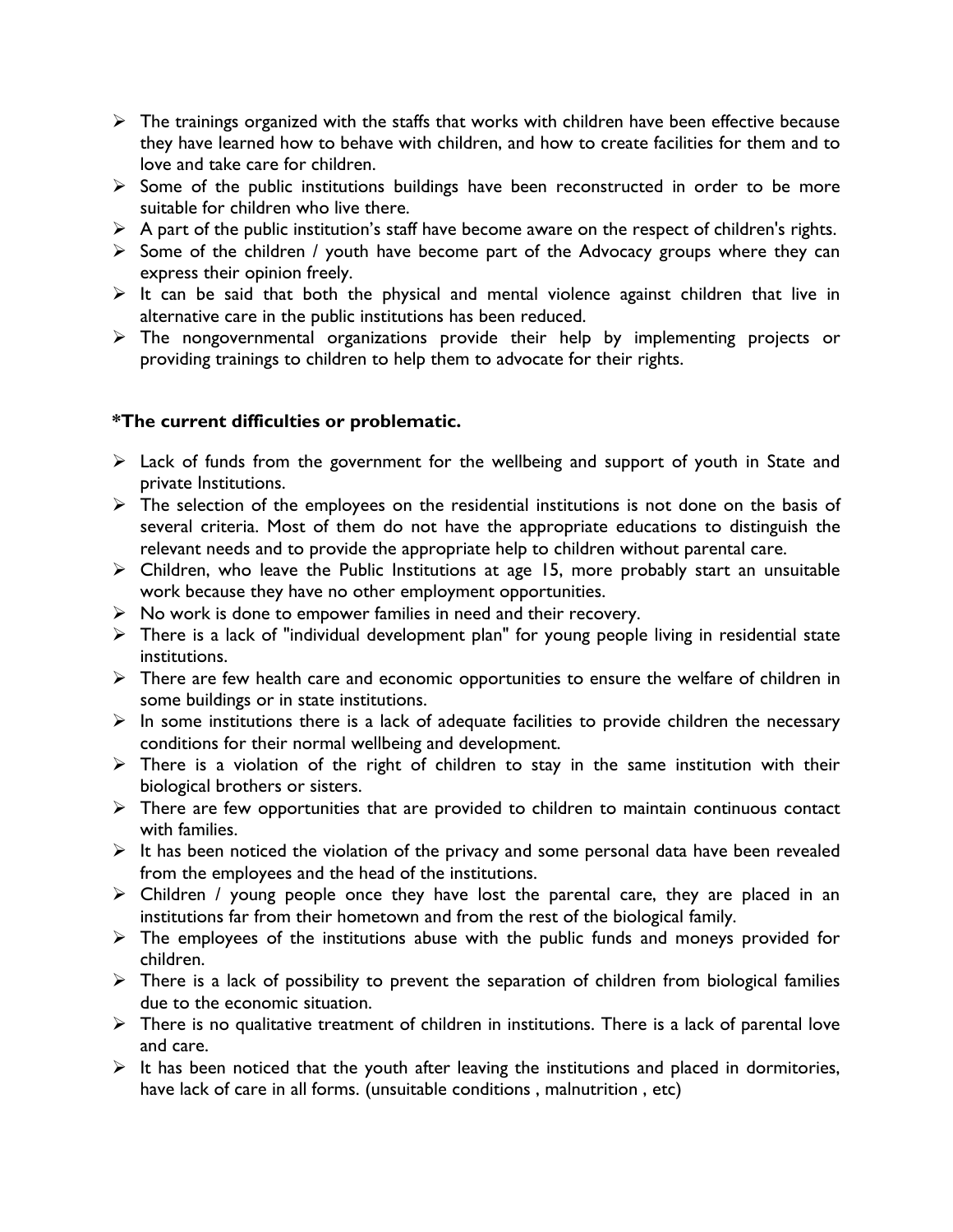- $\triangleright$  Children without parental care are distinguished from peers and teachers in schools and in this way they lose perspective and the will to work for a better future.
- $\triangleright$  There is a lack of interest from the state regarding the poor families and the media abuses with the extreme cases by treating them in their interest to attract audience.
- $\triangleright$  There is a lack of information among youth on the time they will have to leave the institutions.
- $\triangleright$  In institutions, those who feel more the lack of care, attention and equal love are the Egyptian children.

### **\*Recommendations**

- $\triangleright$  There is a need to amended legislation for the age of children who leave residential institutions at least at the age of 18.
- $\triangleright$  To develop periodic inspections in the public institutions in relation to nutrition, hygiene and the place where children spend a good part of the time.
- $\triangleright$  To implement the benefits that children should have due to the "orphan status", such as in transport facilities, education, health, housing and entertainment.
- $\triangleright$  The institutional environments should be reconstructed according to the needs of children.
- Children who live in public or private institutions should have an entire package of free medical services.
- $\triangleright$  There should be a performance monitoring of employee who work with children and youth in care.
- $\triangleright$  The Government should contribute in providing as much funds for public and private institutions, according to their needs.
- $\triangleright$  Children should be involved in the preparation of youth / children development plans which should be concrete and applicable.
- $\triangleright$  The social workers in the institutions should make possible for children frequent contacts with biological families in cases when children and young people have approved.
- $\triangleright$  Children in other districts and rural areas should be informed on their rights.
- $\triangleright$  To find jobs for parents of children who are at risk of losing parental care because of family economic conditions.
- $\triangleright$  The school psychologists should be selected on basis of criteria in order to facilitate and help somehow the children and youth in their problems.

### **2. Child labor**

#### **\*The current difficulties or problematic.**

In our neighborhood there are children, among them some of us, who work for a living. Some of the works children do are:

- $\triangleright$  gathering scrap metal, copper, bottles, cans, etc.
- $\triangleright$  begging
- $\triangleright$  Selling (seeds, cigarettes, almonds etc.)
- $\triangleright$  sewing shoes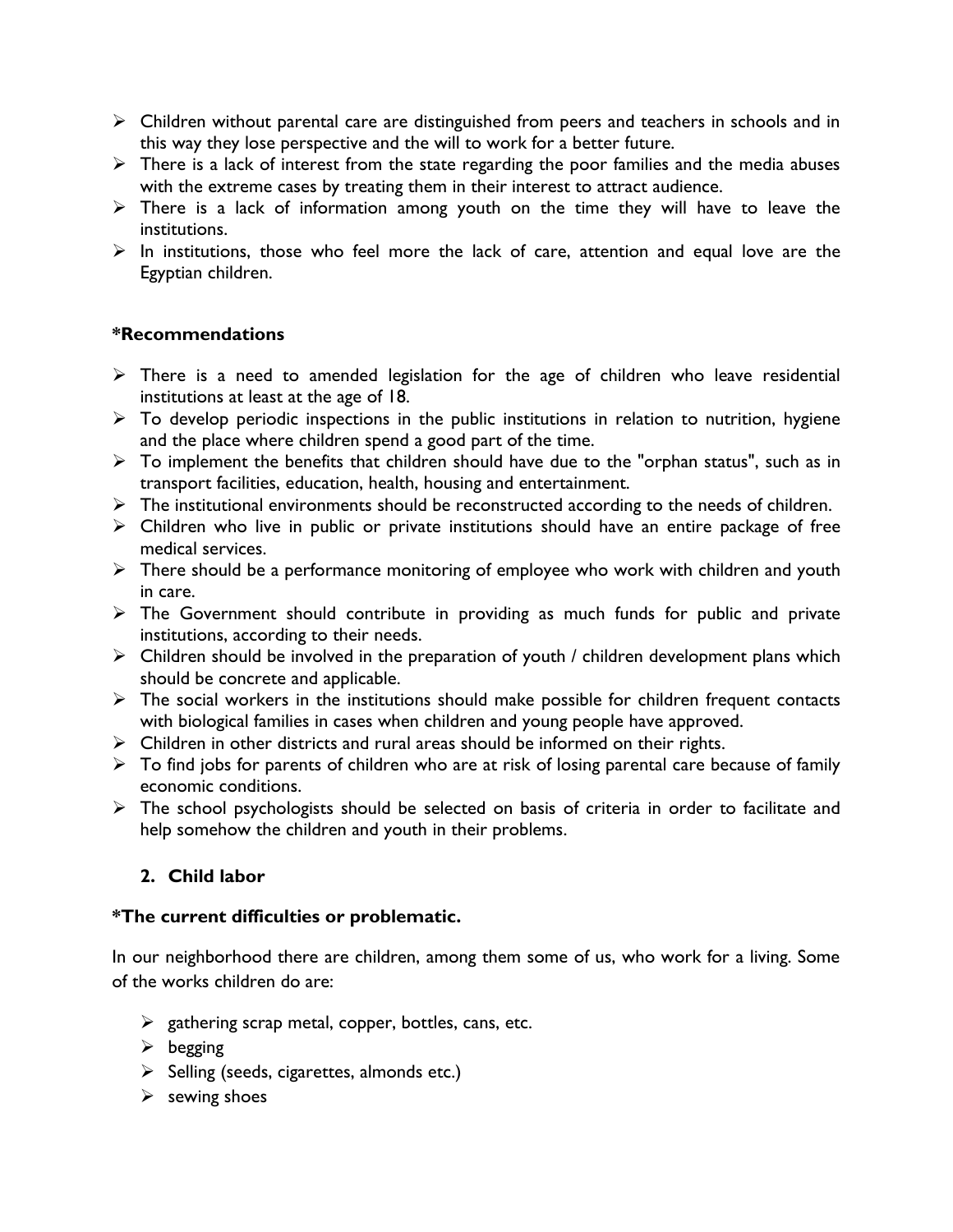- $\triangleright$  playing musical instrument
- $\triangleright$  domestic work
- $\triangleright$  washing car windows
- $\triangleright$  take care of small brothers and sisters etc.

Children are also taken and lead to work and in other places.

Many children in my neighborhood but also from other areas beg in the streets. Children suffer illnesses, car accidents, and you may organs or die.

"I have been to Kosovo to work with my grandma." (Emiljano 9 years old).

One of the reasons why children work is to help their families. Often there are parents or those who care for children that force children to work. There are also children who work or beg because they want to extract money for themselves so that they can go in an internet center to play games.

The types of working  $\frac{1}{2}$  and notice canceled the police and net was found and biloaght back home. My 12 year old cousin was taken in the middle of the street and sent to Durres. My mother and my grandmother called the police and he was found and brought back home.

factories or in domestic works and less in collecting bottles. While bottless in the more found in the more found in gathering cans or metal.

My sister is 12 years old and she does not go to school because she is old. She sews shoes at home and gives the money because to daddy because daddy has no work. My sister gets very tired and when she has to deliver the shoes there are cases that she does not sleep at night and sometimes I help her. (Adelina 10 years old).

However we believe that children should not work. Children have to go to school, should have time to play etc.

Child labor is very harmful because children can get germs, become ill, prevents us from school, don't have time to play and are very tired all the time. There are case that we risk our lives, accidents happens when there are a lot of cars.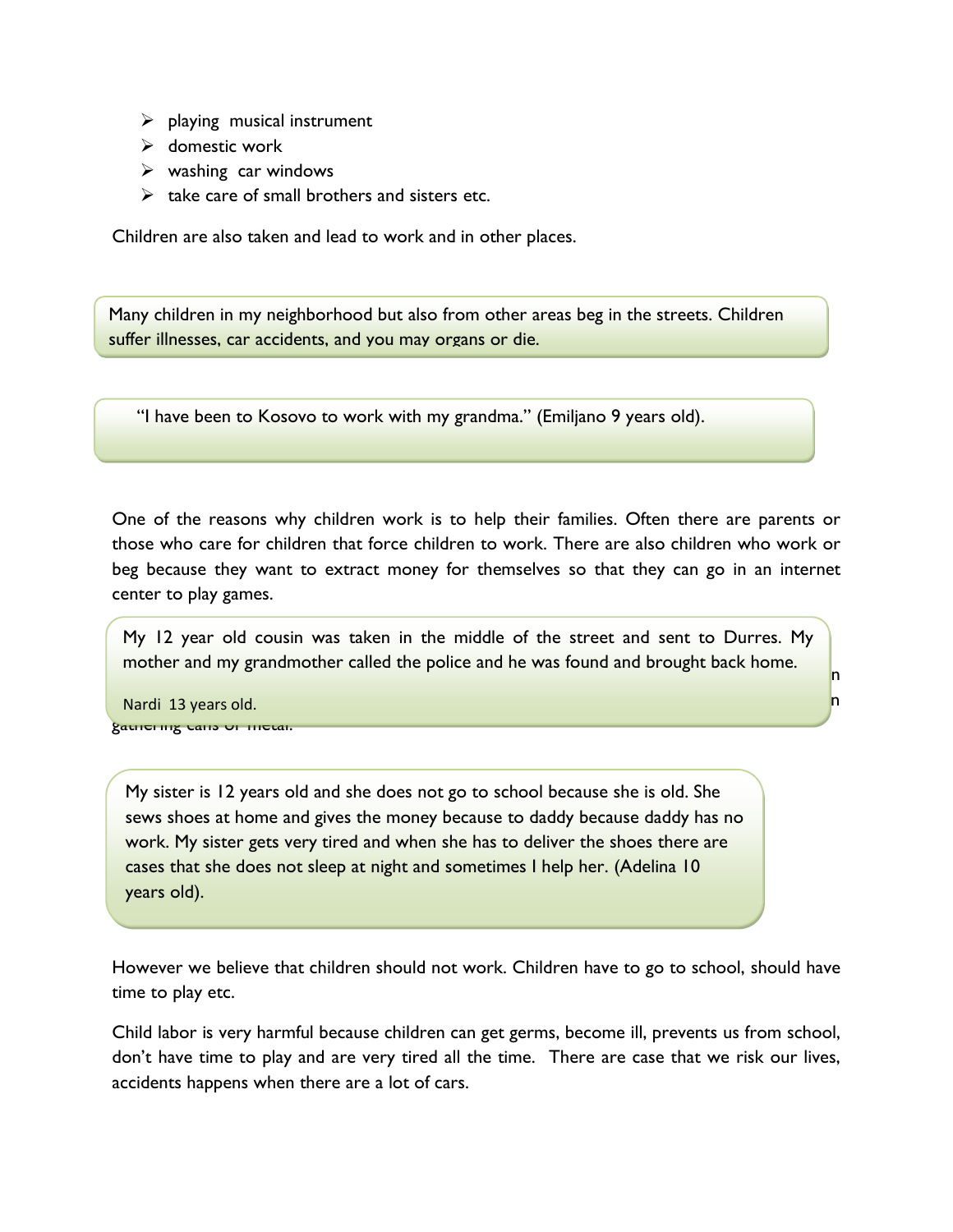#### **But what has the state been doing to help children who work?**

- It is provided free economic aid for children and families in need.
- The municipality has confiscated the bottles, carts and does not allow either the children or our parents to work.
- The municipality does not allow children to beg, and when they find them in the street the municipality sends them at the children's home.

#### **We think that some measures should be taken:**

- 1. There should stay a police in the streets where a child beg and punish the parents who don't care for their children.
- 2. The government / State should provide financial assistance for children.
- 3. The government should support our parents to find work.
- 4. The state should provide jobs for parents who cannot have no possibilities to provide the necessary conditions for living to their children
- 5. The government should forbid children to work.
- 6. The government should provide housing for Roma people.
- 7. The government should help children who work, who do not have books, who cannot be washed to go to school and learn.
- 8. The government should take measures that children can have fun.
- 9. The state should regulate the streets and put traffic lights to avoid accidents with children.
- **3. Violence against children**

### **\*The current difficulties or problematic.**

### **Physical and psychological violence:**

Violence is bad, we don't need parents that hit children, but we want parents that speaks politely with us and not thrashing any time. Teachers behave badly and each time we talk to each other we despise, teachers call as "arixhinj "(discrimination terms for Roma community in Albania) and she has been very hurtful for our commitment to go at school. A man who stays always in the corner of the road always beats one of my friends when he doesn't get enough money. Children are not protected at school since older children beat the small children. There is still violence within the family, many parents beat, shout, pull ears and hairs of their children. Also there are many insults, even physical violence for Roma children from the majority.

"When we make mistakes we are beaten. Teacher beats me because my homework was not done correctly, but when we do mistakes they can beat us. This is not a problem. We are often beaten by our parents, our mother or grandmother. There are children that take knives, gloves, guns in schools, and threaten or hit other children. Violence against children is very bad. Our mother and dad screams or beats at us when we make mistakes, when we argue with other children, when we hit young children and when we quarrel with bigger children. Teachers beat us when we make mistakes or noise.